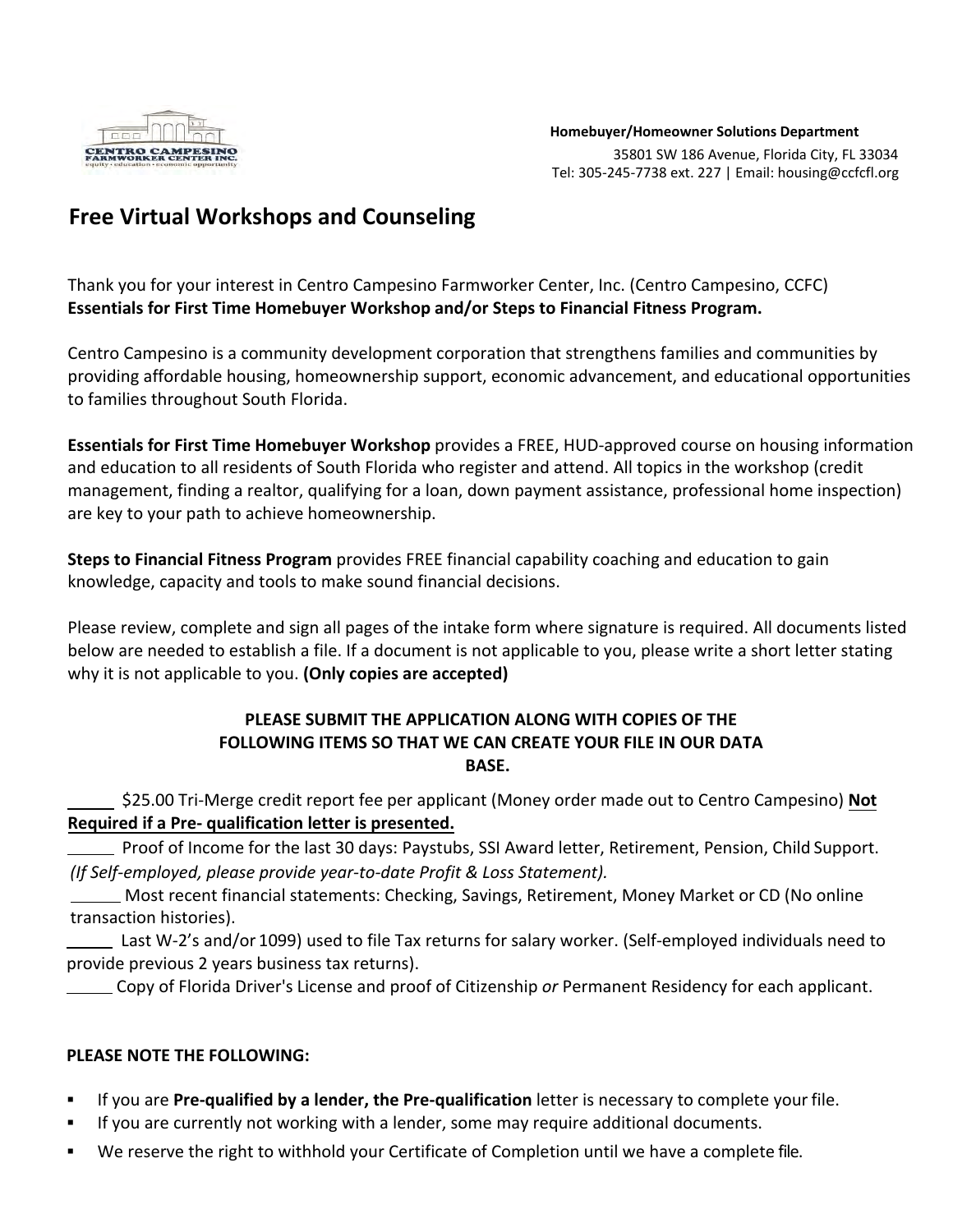

## *Home Buyer /Home Owner Solution Department*

## **Service you are interested in**:

| <b>APPLICANT:</b><br><u> 1989 - Andrea Barbara, poeta espainiar político e a contrar a contrar a contrar a contrar a contrar a contra</u>                                                                                                                                                                                                                                              | <b>CO-APPLICANT:</b><br>and the company of the company                                                                                                                                                                               |
|----------------------------------------------------------------------------------------------------------------------------------------------------------------------------------------------------------------------------------------------------------------------------------------------------------------------------------------------------------------------------------------|--------------------------------------------------------------------------------------------------------------------------------------------------------------------------------------------------------------------------------------|
| Date of Birth: $/$ /                                                                                                                                                                                                                                                                                                                                                                   |                                                                                                                                                                                                                                      |
| SSN: XXX - XXX -                                                                                                                                                                                                                                                                                                                                                                       | SSN: XXX - XXX - XXX                                                                                                                                                                                                                 |
|                                                                                                                                                                                                                                                                                                                                                                                        |                                                                                                                                                                                                                                      |
| Cell Phone:<br><u> 1989 - Johann Stein, fransk politik (d. 1989)</u>                                                                                                                                                                                                                                                                                                                   | Cell Phone:                                                                                                                                                                                                                          |
|                                                                                                                                                                                                                                                                                                                                                                                        |                                                                                                                                                                                                                                      |
| Home Phone: <u>__________________________</u>                                                                                                                                                                                                                                                                                                                                          | Home Phone: The Contract of the Contract of the Contract of the Contract of the Contract of the Contract of the Contract of the Contract of the Contract of the Contract of the Contract of the Contract of the Contract of th       |
| <b>REFERRED BY (check all that apply)</b><br>Bank/Lender<br>$\blacksquare$                                                                                                                                                                                                                                                                                                             |                                                                                                                                                                                                                                      |
| Flyer  <br>Walk-in<br>Government Agency                                                                                                                                                                                                                                                                                                                                                | Realtor<br>$•$ Friend<br>Other                                                                                                                                                                                                       |
|                                                                                                                                                                                                                                                                                                                                                                                        | APPLICANT AND CO-APPLICANT INFORMATION/EDUCATION/RACE/ETHNICITY                                                                                                                                                                      |
| <b>APPLICANT:</b><br>Gender: Female<br>Male<br><b>Married</b><br>Separated<br>Single<br>Other<br>Divorced<br><b>Household Size:</b><br>Number of Dependents: ________                                                                                                                                                                                                                  | <b>CO-APPLICANT:</b><br>Male<br>Gender: Female<br>Married<br>Separated<br>Other<br>Single<br>Divorced                                                                                                                                |
| Number of dependents 18 or younger: __________ Ages of Dependents: _________________________________<br>Are you a farmworker?<br><b>Current Address of Applicant</b>                                                                                                                                                                                                                   | <b>Current Address of Co-Applicant</b>                                                                                                                                                                                               |
| How long: ________ year(s) _____ month(s)                                                                                                                                                                                                                                                                                                                                              | How Long: year(s) month(s)                                                                                                                                                                                                           |
|                                                                                                                                                                                                                                                                                                                                                                                        |                                                                                                                                                                                                                                      |
|                                                                                                                                                                                                                                                                                                                                                                                        |                                                                                                                                                                                                                                      |
|                                                                                                                                                                                                                                                                                                                                                                                        | Rent Payment: \$                                                                                                                                                                                                                     |
|                                                                                                                                                                                                                                                                                                                                                                                        |                                                                                                                                                                                                                                      |
|                                                                                                                                                                                                                                                                                                                                                                                        |                                                                                                                                                                                                                                      |
|                                                                                                                                                                                                                                                                                                                                                                                        | Date of Hire: $\frac{1}{1}$ $\frac{1}{1}$ $\frac{1}{1}$ $\frac{1}{1}$ $\frac{1}{1}$ $\frac{1}{1}$                                                                                                                                    |
|                                                                                                                                                                                                                                                                                                                                                                                        | Date of Hire: <u>New York: New York: New York: New York: New York: New York: New York: New York: New York: New York: New York: New York: New York: New York: New York: New York: New York: New York: New York: New York: New Yor</u> |
|                                                                                                                                                                                                                                                                                                                                                                                        | <b>Co-Applicant Education (Please check one):</b>                                                                                                                                                                                    |
| Below High School Diploma                                                                                                                                                                                                                                                                                                                                                              | Bellow High School Diploma                                                                                                                                                                                                           |
| Rent Payment: \$<br>Current Employer: <u>_______________________</u><br>Current occupation/position/title<br>Second or Prior Employer ( if less than 2 years)<br>Date of Hire: _____________<br><b>Applicant Education (Please check one):</b>                                                                                                                                         | High School Diploma or Equivalent                                                                                                                                                                                                    |
| Date of Hire: $\frac{1}{2}$ $\frac{1}{2}$ $\frac{1}{2}$ $\frac{1}{2}$ $\frac{1}{2}$ $\frac{1}{2}$ $\frac{1}{2}$ $\frac{1}{2}$ $\frac{1}{2}$ $\frac{1}{2}$ $\frac{1}{2}$ $\frac{1}{2}$ $\frac{1}{2}$ $\frac{1}{2}$ $\frac{1}{2}$ $\frac{1}{2}$ $\frac{1}{2}$ $\frac{1}{2}$ $\frac{1}{2}$ $\frac{1}{2}$ $\frac{1}{2$<br>High School Diploma or Equivalent<br>Two-year college/Associates | Second or Prior Employer: (if less than 2 years)<br>Two-year college/Associates                                                                                                                                                      |
| Bachelor's Degree                                                                                                                                                                                                                                                                                                                                                                      | Bachelor's Degree                                                                                                                                                                                                                    |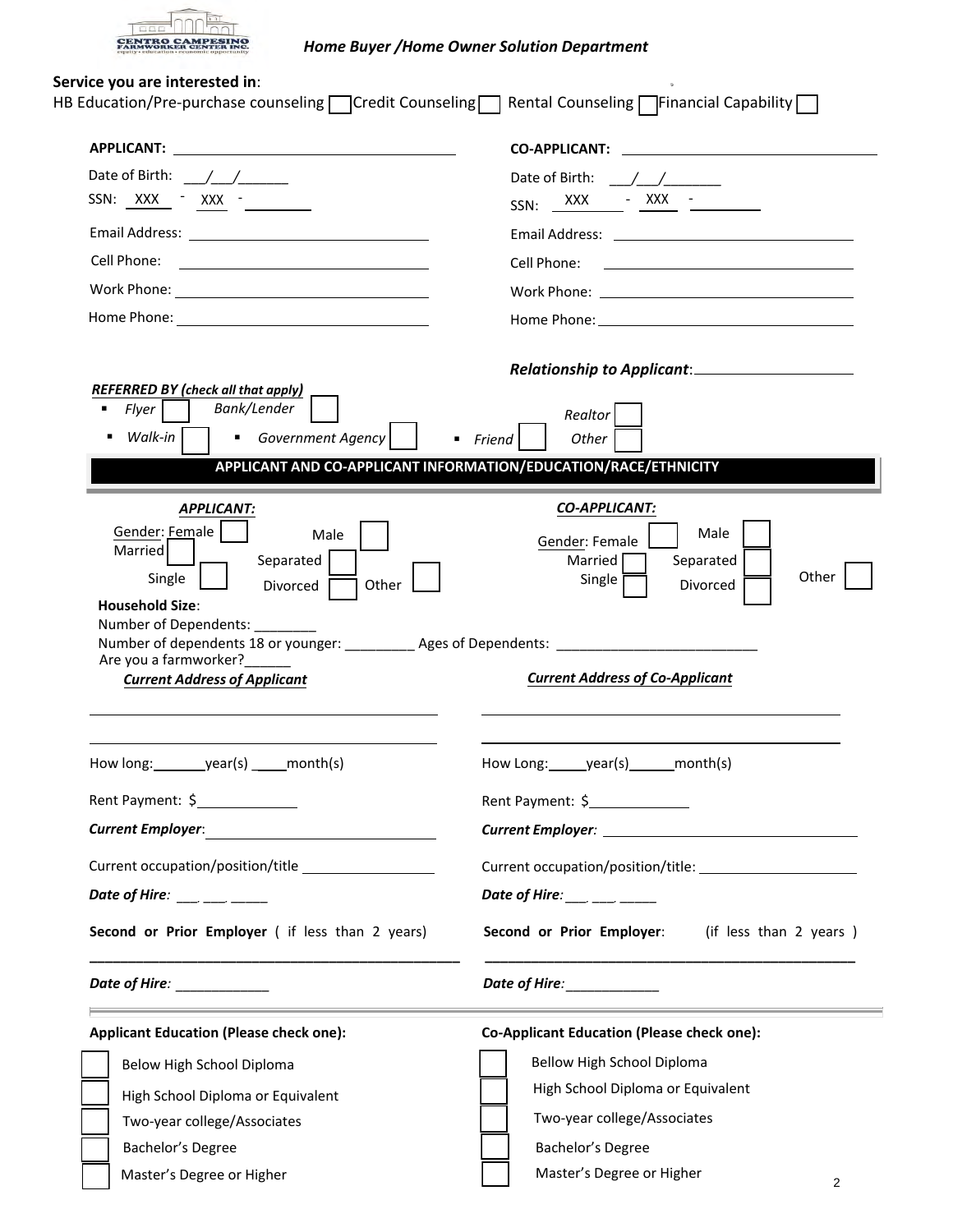# Applicant Race/Ethnicity **Co-Applicant Race/Ethnicity Co-Applicant Race/Ethnicity**

| Non-Hispanic<br>Hispanic                          | Non-Hispanic<br><b>Hispanic</b> |
|---------------------------------------------------|---------------------------------|
| Race:                                             | Race:                           |
| American Indian/Alaskan Native                    | American Indian/Alaskan Native  |
| ⊿ African American                                | African American                |
| White                                             | White                           |
| Asian                                             | Asian                           |
| Other                                             | Other                           |
| Total Household income (include other incomes) \$ |                                 |

**OTHER INCOME**

| UIHER INCUME                                                                                                                                                                 |                              |                   |                     |
|------------------------------------------------------------------------------------------------------------------------------------------------------------------------------|------------------------------|-------------------|---------------------|
| <b>SOURCE OF INCOME</b>                                                                                                                                                      | <b>APPLICANT</b>             |                   | <b>CO-APPLICANT</b> |
| Self-Employment                                                                                                                                                              |                              |                   |                     |
| Alimony/Child support                                                                                                                                                        |                              |                   |                     |
| <b>Social Security</b>                                                                                                                                                       |                              |                   |                     |
| Disability                                                                                                                                                                   |                              |                   |                     |
| Pension                                                                                                                                                                      |                              |                   |                     |
| Public Assistance (supplementary, or<br>food stamps                                                                                                                          |                              |                   |                     |
| Other                                                                                                                                                                        |                              |                   |                     |
| Have you or Co-Applicant owned a home in the last three (3) years?<br>Do you have a contract on a house at this time?<br>Are you currently working with a real-estate agent? |                              | yes<br>yes<br>yes | no<br>no<br>no      |
|                                                                                                                                                                              | CLIENIT A <i>c</i> deenaenit |                   |                     |

## **CLIENT AGREEMENT**

The purpose of the **Essentials for First Time Homebuyers Program** provides housing counseling and education to all residents of Miami- Dade County and assist with credit rebuilding, creating a monthly expense plan to achieve homeownership.

The purpose of the Steps **to Financial Fitness Program** provides financial capability coaching and education to gain knowledge, capacity and tools to make sound financial decisions.

The counselor/coach will conduct an assessment and financial analysis and provide me with an Action Plan, resources and referrals to address barriers that prevent from reaching goals.

#### **Client Responsibility**

- Understand that deliberately providing inaccurate information or an unwillingness to timely provide necessary information or documents will result in the closing of our file and no further assistance from the counselor will be provided. Hereby consent and authorize the staff of CCFC to take/use photographs, motion pictures, television transmission, and/or videotaped recordings of me for documentary and public relations purposes.
- Understand that it will not be the responsibility of the counselor/coach to fix the problem but rather to provide guidance and education to empower me/us in fixing those issues
- I/We will be on time for scheduled appointments and understand that if we are late for an appointment it will be canceled and rescheduled. I/We understand that after 3 missed appointments my file can be closed.
- I/We understand that as part of program, I/We will be *required* to attend educational classes. I/We understand that failure to attend the required workshop(s) and/or follow the action plan will result in the discontinuation of services.

**Applicant Date**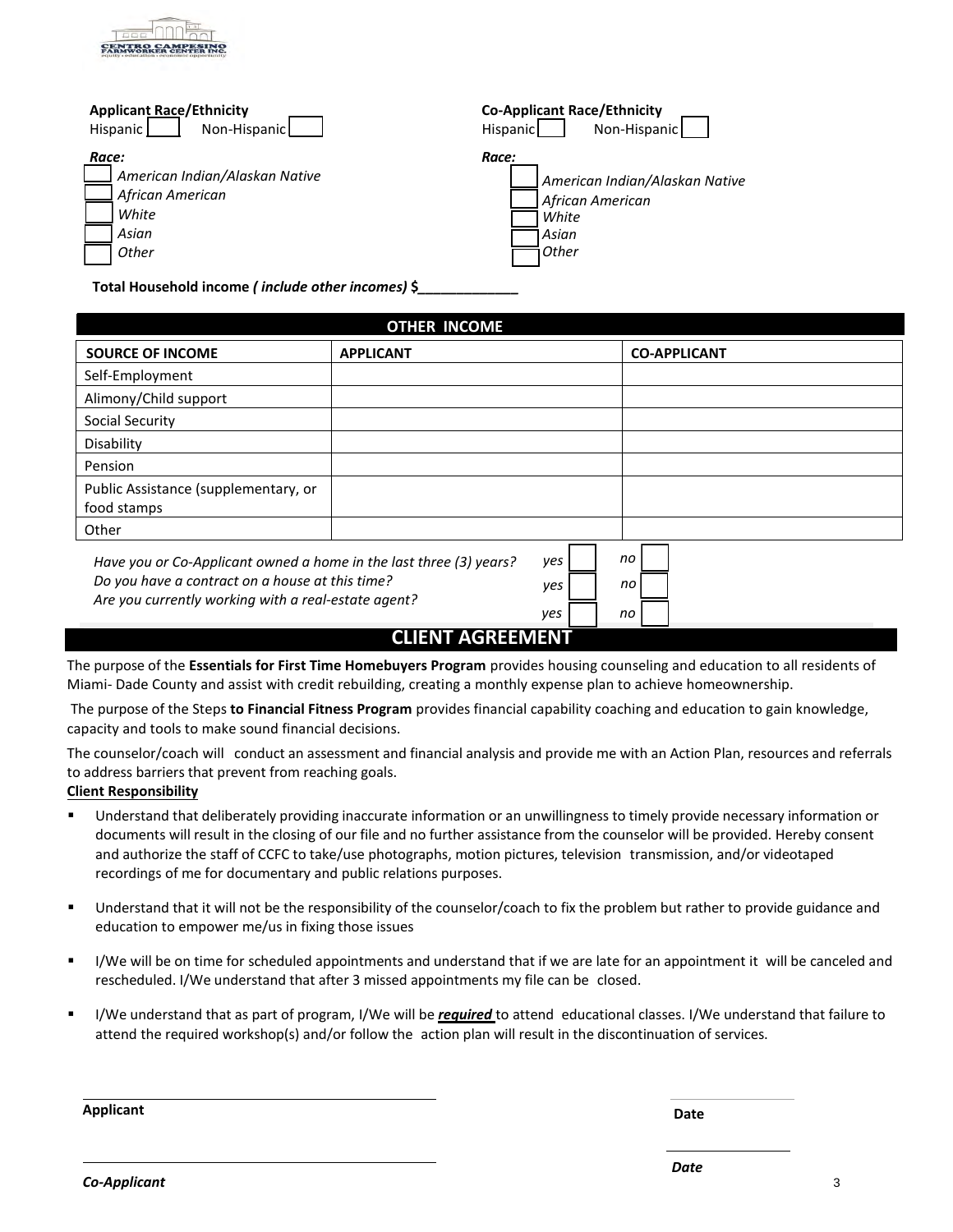

#### **AGENCY DISCLOSURE**

Centro Campesino Farmworker Center, Inc. (CCFC) provides counseling/coaching and education services to assist with credit rebuilding, creating a monthly expense plan to improve the financial capability and/or to purchase a home. As a client of Homebuyer/Homeowner Solutions Department you have the right to know the following:

CCFC is a not-for-profit organization and does not charge feesfor its housing counseling services; however, the client may be asked to pay for certain third-party service fees, such as the cost of obtaining a tri-merge credit report. If you wish to pursue any form of down payment assistance, CCFC will work with you to identify the approved lender for these programs.

CCFC is certified by the US Department of Housing and Urban Development (HUD). CCFC maintains partnership with national, state and local community public and private businesses. CCFC receives funding sources from these partnerships. Major funding includes, but is not limited to Miami-Dade County, UNIDOS US, NeighborWorks America, Bank of America, Citi Foundation, Wells Fargo Foundation, Chase, HSBC and others. CCFC is always seeking new partners and contributors whose generous support makes it possible for CCFC to offer housing counseling and classes free-of-charge to our clients

Clients have absolute freedom of choice in selecting and engaging with industry professionals working in the homeownership promotion and/or preservation services. Industry professionals (lenders, realtors, title companies, insurance companies, etc.) regularly assist CCFC by making presentations covering their areas of expertise in our workshops. Clients that are informed about these industry representatives are volunteers speaking generally about products and services and clients are under no obligation, nor isthere any expectation by CCFC HHS counseling staff, for clients to contract with any of these individuals. Clients are expected to make voluntary and informed decisions based on their own preferences free of coercion, intimidation or pressure from CCFC or any industry representative to whom they may be introduced through their participation in our classes or programs. **Agency Disclosure:** As a client, you have the right to decide to terminate your relationship with CCFC. I/We understand that this needs to be done in writing via email, US Postal Service mailing, or delivered in person to CCFC's offices.

## **PRIVACY POLICY**

Centro Campesino Farmworker Center, Inc. values your trust and is committed to the responsible management, use and protection of personal information. We are committed to assuring the privacy of individuals and/or families who have contacted us for assistance. We realize that the concerns you bring to us are highly personal in nature. We assure you that all information shared both orally and in writing will be managed within legal and ethical considerations. Your "nonpublic personal information," such as your total debt information, income, living expenses and personal information concerning your financial circumstances, will be provided to creditors, program monitors, and others only with your authorization. We may also use anonymous aggregated case file information for the purpose of evaluating our services, gathering valuable research information and designing future programs.

#### **Types of information that we gather about you**

- Information we receive from you orally, on applications or other forms, such as your name, address, social security number, assets, and income;
- Information about your transactions with us, your creditors, or others, such as your account balance, payment history, parties to transactions and credit card usage; and Information we receive from a credit reporting agency, such as your credit history.
- You have the opportunity to "opt-out" of disclosures of your nonpublic personal information to third parties (such as your creditors), that is, direct us not to make those disclosures.
- You may opt-out of this requirement, but proof of your decision to opt-out must be recorded in your client file.

#### **Release of your information to third parties**

**\_\_\_\_\_\_\_\_\_\_\_\_\_\_\_\_\_\_\_\_\_\_\_\_\_\_\_\_\_\_\_\_\_\_\_\_\_\_\_\_** 

- So long as you have not opted-out, we may disclose some or all of the information that we collect, as described above, to your creditors or third parties where we have determined that it would be helpful to you, would aid us in counseling/coaching you, or is a requirement of grant awards which make our services possible.
- We may also disclose any nonpublic personal information about you to anyone as permitted by law (e.g., if we are compelled by legal process).
- Within the organization, we restrict access to nonpublic personal information about you to those employees who need to know that information to provide services to you. We maintain physical, electronic and procedural safeguards that comply with federal regulations to guard your nonpublic personal information.

By signing here, I/we indicated our understanding of the privacy policy described above.

**\_\_\_\_\_\_\_\_\_\_\_\_\_\_\_\_\_\_\_\_\_\_\_\_\_\_\_\_\_\_\_\_\_\_\_**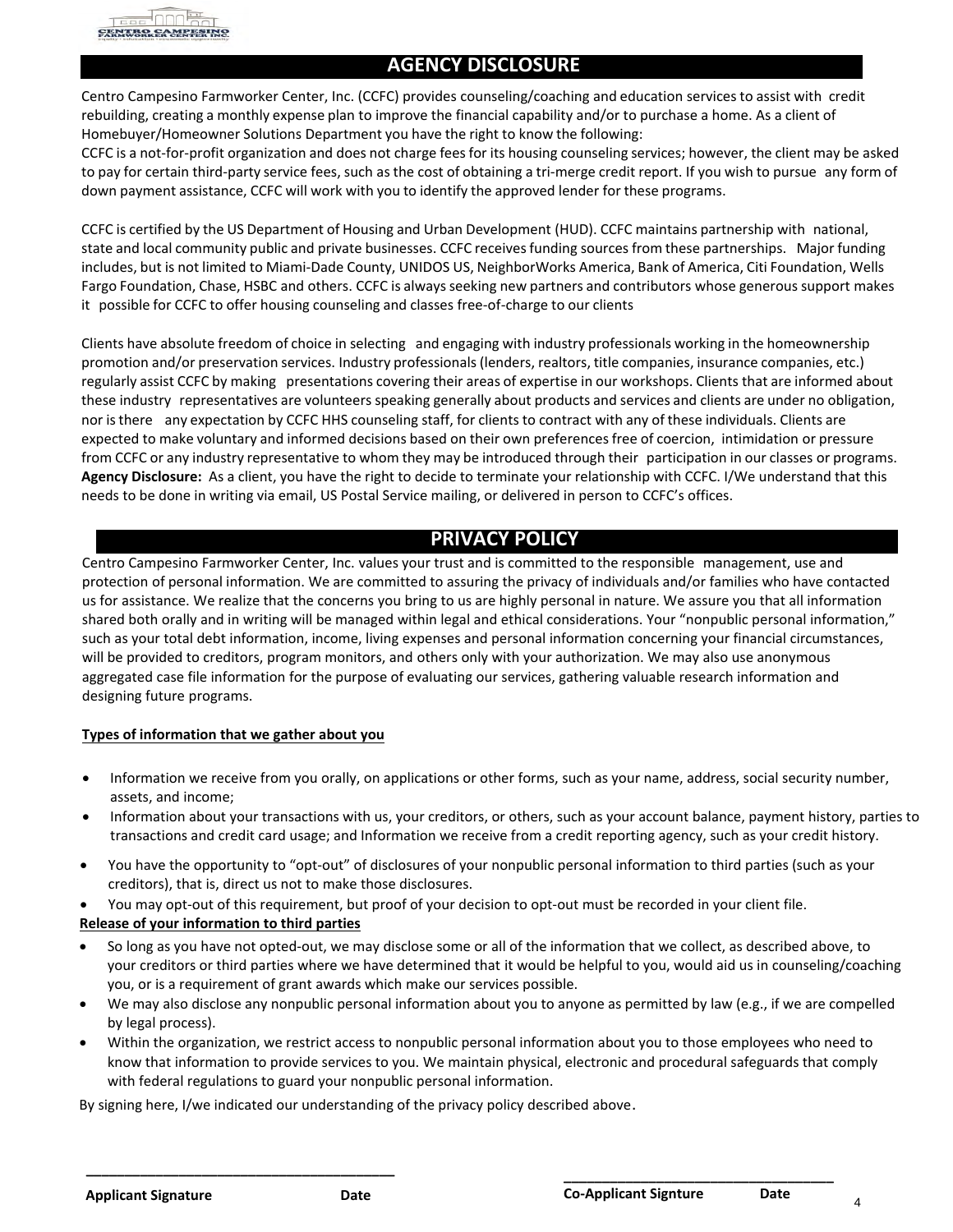

## **AUTHORIZATION TO RELEASE CLOSING DISCLOSURE**

| Date:    |  |
|----------|--|
| To:      |  |
|          |  |
|          |  |
| Address: |  |

 I/We authorize representatives from Centro Campesino Farmworker Center, Inc. (CCFC), where I/we have applied to for assistance, to obtain a copy of the official Closing Disclosure from my Lender and/or Attorney/Title/Escrow Company upon the closing/recording of my transaction at their request. You may release any additional information without further authorization.

*(This information is used for reporting purposes only)*

| CCFC Representative Name & Title |  |  |  |
|----------------------------------|--|--|--|
|----------------------------------|--|--|--|

 **Sincerely,** 

 **Borrower/Applicant Date Co-Borrower/Co-Applicant Date** 

## **AUTHORIZATION TO ACCESS CREDIT REPORT INFORMATION**

I/We hereby authorize, Centro Campesino Farmworker Center, Inc., to access my/our credit information for the purpose of assessing my credit worthiness.

I fully understand the following:

- There is a fee per applicant when credit is pulled and may need be pulled more than once.
- I understand that credit report pulled by Centro Campesino is considered a "soft pull" and therefore will not affect credit score.
- This will appear on my credit bureau report as an inquiry.

**\_\_\_\_\_\_\_\_\_\_\_\_\_\_\_\_\_\_\_\_\_\_\_\_\_\_\_\_\_\_\_\_\_\_\_\_\_\_\_\_** 

- The Credit Bureau Repositories will NOT allow a copy of this report to be given to me personally, but may request a copy from the repositories directly.
- Centro Campesino Farmworker Center, Inc does not guarantee the accuracy of the information reported on neither the credit report.
- Any disputes regarding the accuracy or completeness of said credit report will be directed to the repository (Equifax, Experian, and Transunion) by applicant or co-applicant.
- All information will be kept confidential between Centro Campesino and applicant/co-applicant.
- Homebuyer/Homeowner Solutions Department will be held harmless for information received in this credit report.

**\_\_\_\_\_\_\_\_\_\_\_\_\_\_\_\_\_\_\_\_\_\_\_\_\_\_\_\_\_\_\_\_\_\_\_\_\_\_\_\_\_** 

5